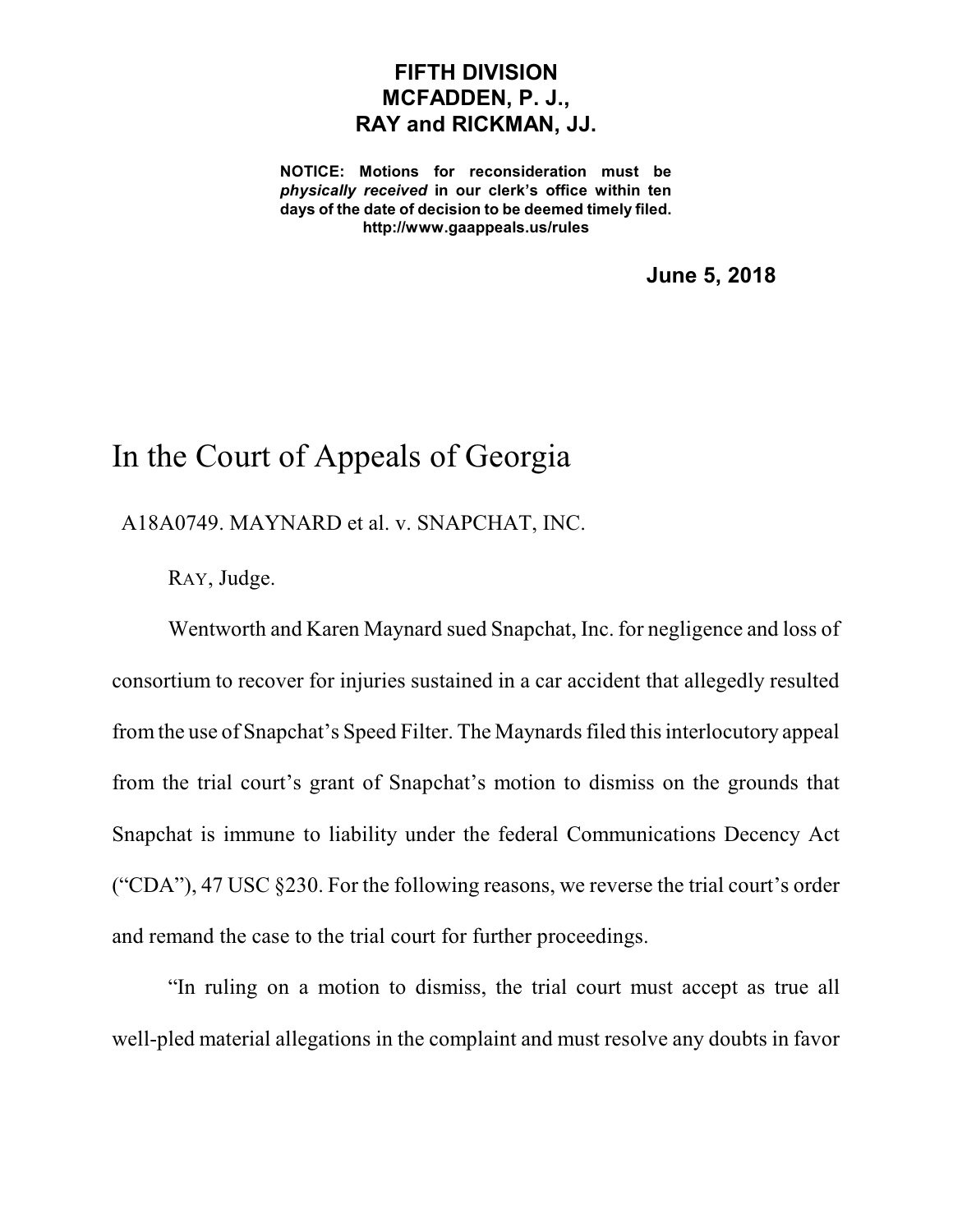of the plaintiff. We review the trial court's ruling de novo." (Citations omitted.) *Cunningham v. Gage*, 301 Ga. App. 306, 307 (686 SE2d 800) (2009).

The Maynards' complaint alleges that on the evening of September 10, 2015, a car accident occurred between the Maynards andChristal McGee. Heather McCarty was a passenger in the backseat of McGee's vehicle at the time of the accident. McCarty's affidavit recounts the events preceding the accident as follows:

I looked up and noticed that we seemed to be accelerating. I looked in the front, and saw Christal McGee holding her phone. The screen had a speed on it, which was about 80 m.p.h. and climbing. I asked Christal if her phone was keeping up with the speed of the car. Christal said it was. I told her I was pregnant and asked her to slow down. Christal responded and said she was just trying to get the car to 100 m.p.h. to post it on Snapchat. She said "I'm about to post it." I began pleading with Christal to slow down. I saw the speed on the phone hit 113 m.p.h. before she let off the gas. Just after I saw the speed of 113 m.p.h., a car pulled out of an apartment complex, and I screamed.

As a result of the accident, Wentworth Maynard sustained permanent brain damage.

Snapchat is an application made for mobile devices that allows users to take temporary photos and videos, also known as "Snaps," and share them with friends. Snapchat creates "filters" that allow users to include captions, drawings, and graphic overlays on a user's photos or videos. One of these filters is a speedometer that shows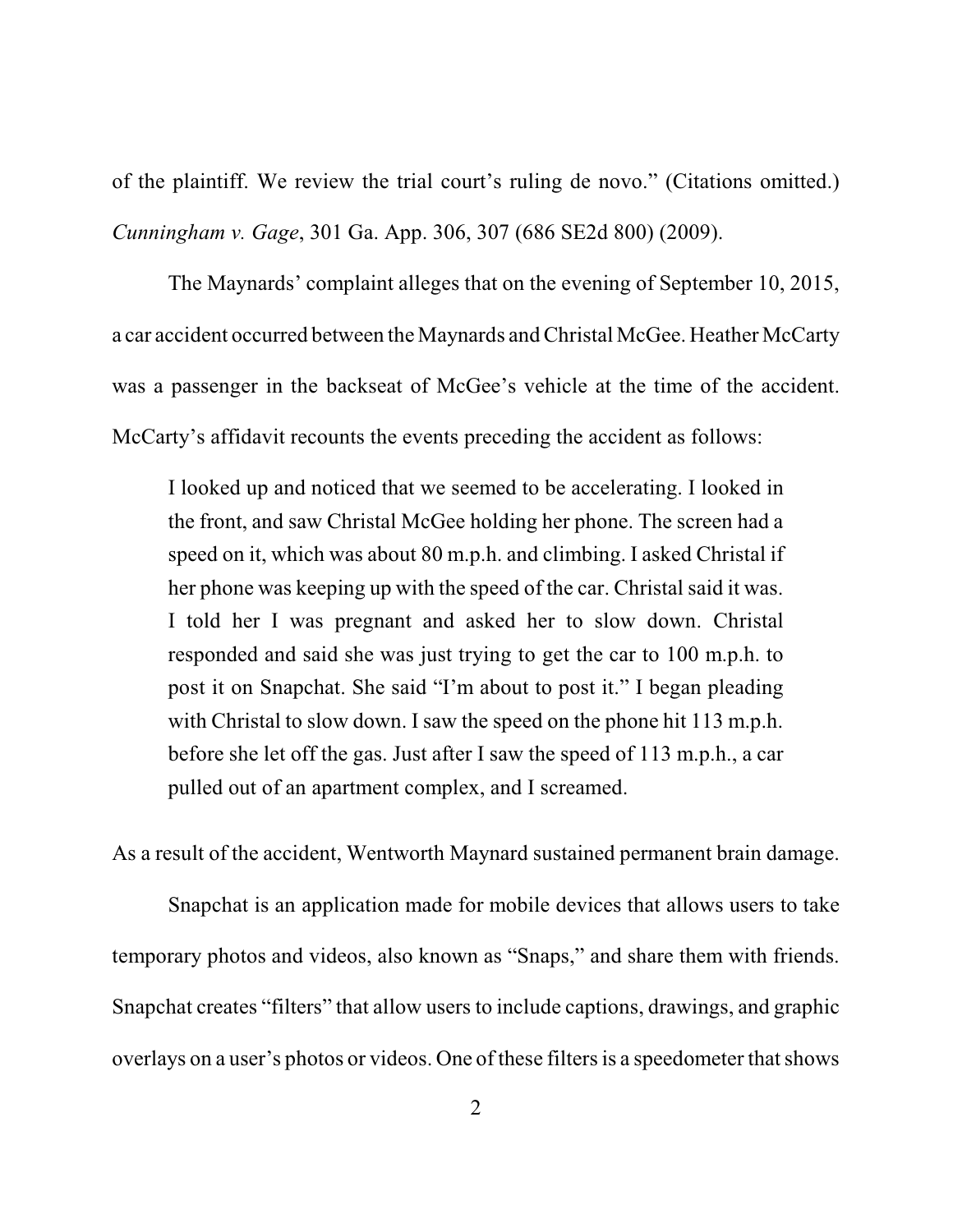the speed at which a user is moving and allows for that speed to be superimposed to a Snap before sending it out over the application (the "Speed Filter").

The Maynards allege that McGee was using Snapchat and driving in excess of 100 m.p.h. at the time of the crash. The Maynards do not allege that McGee uploaded or posted a Snap using the Speed Filter before the accident occurred.

The Maynards brought suit against both McGee and Snapchat. The Maynards allege that Snapchat knew that its users could "use its service in a manner that might distract them from obeying traffic or safety laws." Further, the Maynards allege that Snapchat's Speed Filter "encourages" dangerous speeding and that the Speed Filter "facilitated McGee's excessive speeding[,]" which resulted in the crash. In granting Snapchat's Motion to Dismiss, the trial court concluded that Snapchat is immune to suit under the CDA because Snapchat was merely the publisher of third-party content, not the creator of content.

1. The Maynards argue that the trial court erred by granting Snapchat's motion to dismiss on the grounds that the CDA provided it with immunity for its Speed Filter. We agree.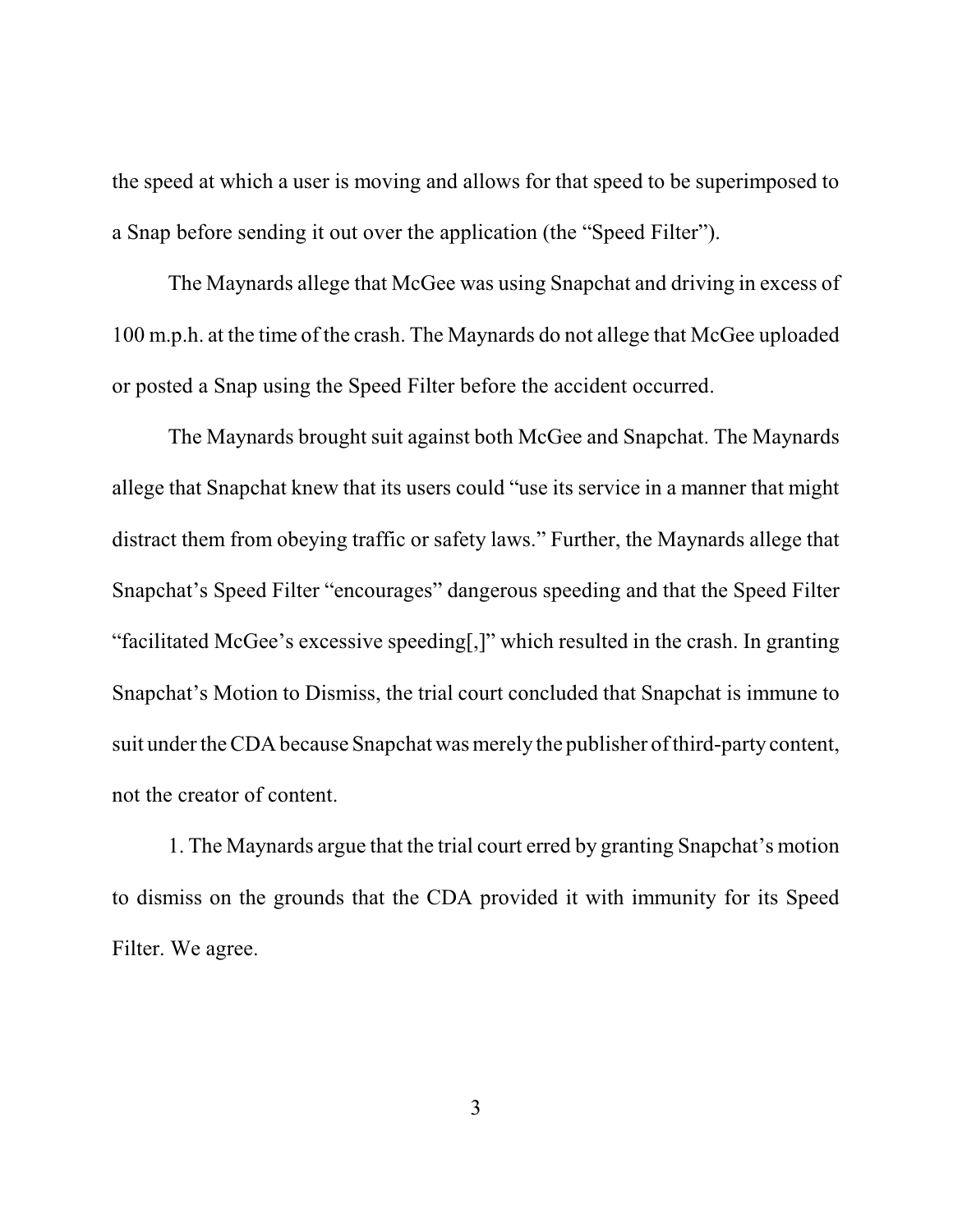Section 230 of the CDA immunizes providers of interactive computer services<sup>1</sup> against liability arising from content created by third parties: "No provider . . . of an interactive computer service shall be treated as the publisher or speaker of any information provided by another information content provider." 47 USC § 230 (c) (1). See *Zeran v. America Online, Inc.,* 129 F3d 327, 330 (II) (A) (4th Cir. 1997) (The CDA was enacted by Congress to provide "federal immunity to any cause of action that would make service providers liable for information originating with a thirdparty user of the service").<sup>2</sup> This grant of immunity applies only if the interactive computer service provider is not also an "information content provider," which is defined as someone who is "responsible, *in whole or in part,* for the creation or development of" the offending content. (Emphasis supplied.) 47 USC  $\S 230$  (f) (3).

<sup>&</sup>lt;sup>1</sup> Section 230 defines an "interactive computer service" as "any information" service, system, or access software provider that provides or enables computer access by multiple users to a computer server[.]" 47 USC § 230 (f) (2). See *Carafano v. Metrosplash.com, Inc.*, 207 FSupp2d 1055, 1065-1066 (II) (B) (1) (a) (C.D. Cal. 2002) (an online dating website is an "interactive computer service" under the CDA).

<sup>&</sup>lt;sup>2</sup> Because there are few Georgia cases applying the CDA, United States District and Circuit Court cases construing the Federal law are instructive. However, "[w]e note that while we are at liberty to consider foreign authority, the appellate courts of this [S]tate are not bound by decisions of other states or federal courts except the United States Supreme Court." (Citation and punctuation omitted.) *Internet Brands, Inc. v. Jape,* 328 Ga. App. 272, 276 (1) (760 SE2d 1) (2014).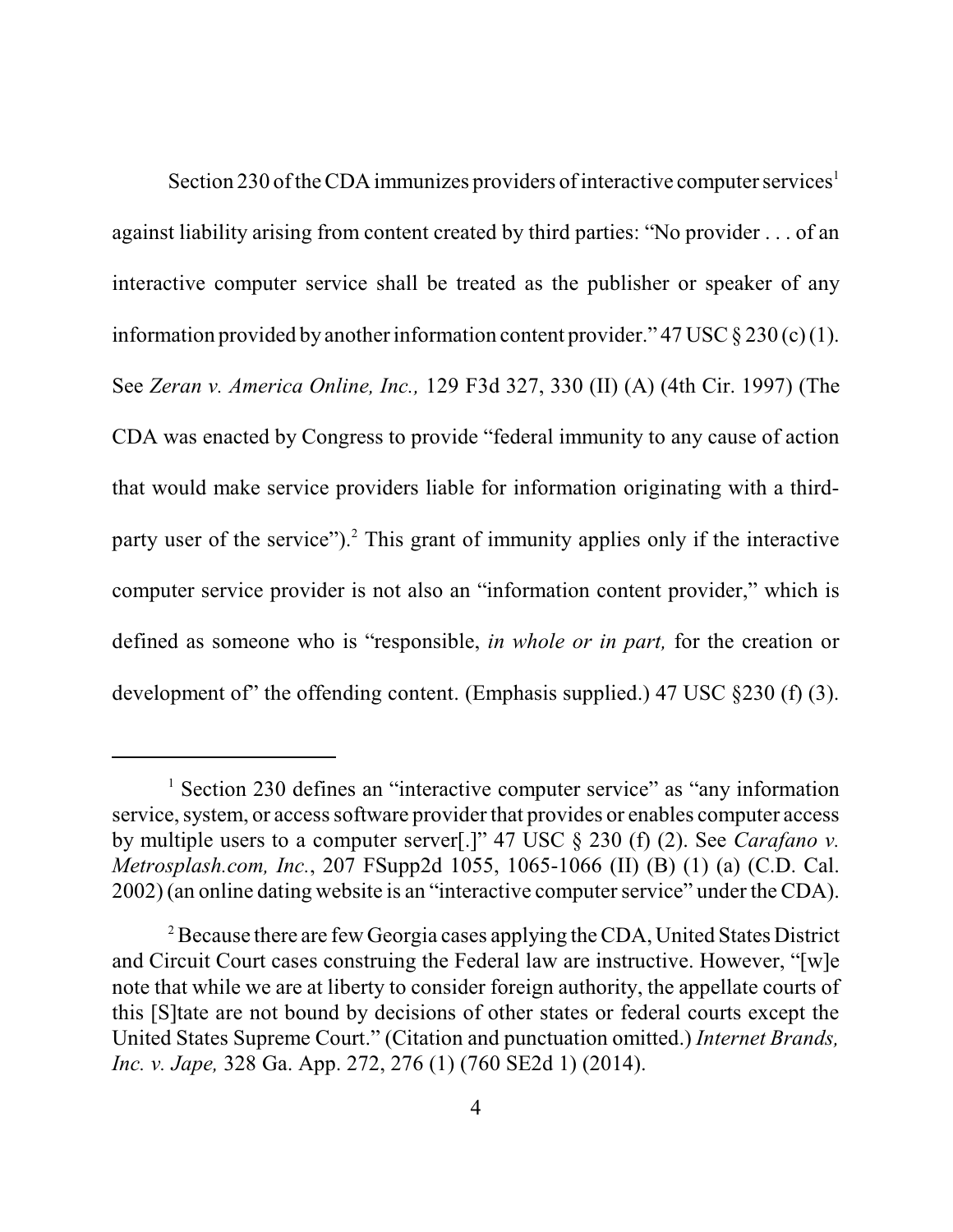Ultimately, the use of the CDA is to "protect internet service providers for the *display* of content created by someone else." (Citation omitted; emphasis supplied). *Jones v. Dirty World Entertainment Recordings LLC, 755 F3d 398, 406 (II) (B) (6<sup>th</sup> Cir.* 2014).

The CDA states that it was enacted to further certain policy objectives, including:

to promote the continued development of the Internet and other interactive computer services and other interactive media[,] . . . to preserve the vibrant and competitive free market that presently existsfor the Internet and other interactive computer services, unfettered by Federal or State regulation, and  $\ldots$  to encourage the development of technologies which maximize user control over what information is received by individuals, families, and schools who use the Internet and other interactive computer services[.]

## 47 USC  $\S 230$  (b) (1) - (3).

This Court has held that "three elements are required for  $\S$  230 (c) (1) immunity. First, the defendant must be a provider or user of an interactive computer service. Second, the asserted claims must treat the defendant as a publisher or speaker of [that] information. Third, the challenged communication must be information provided by another information content provider." (Citation and punctuation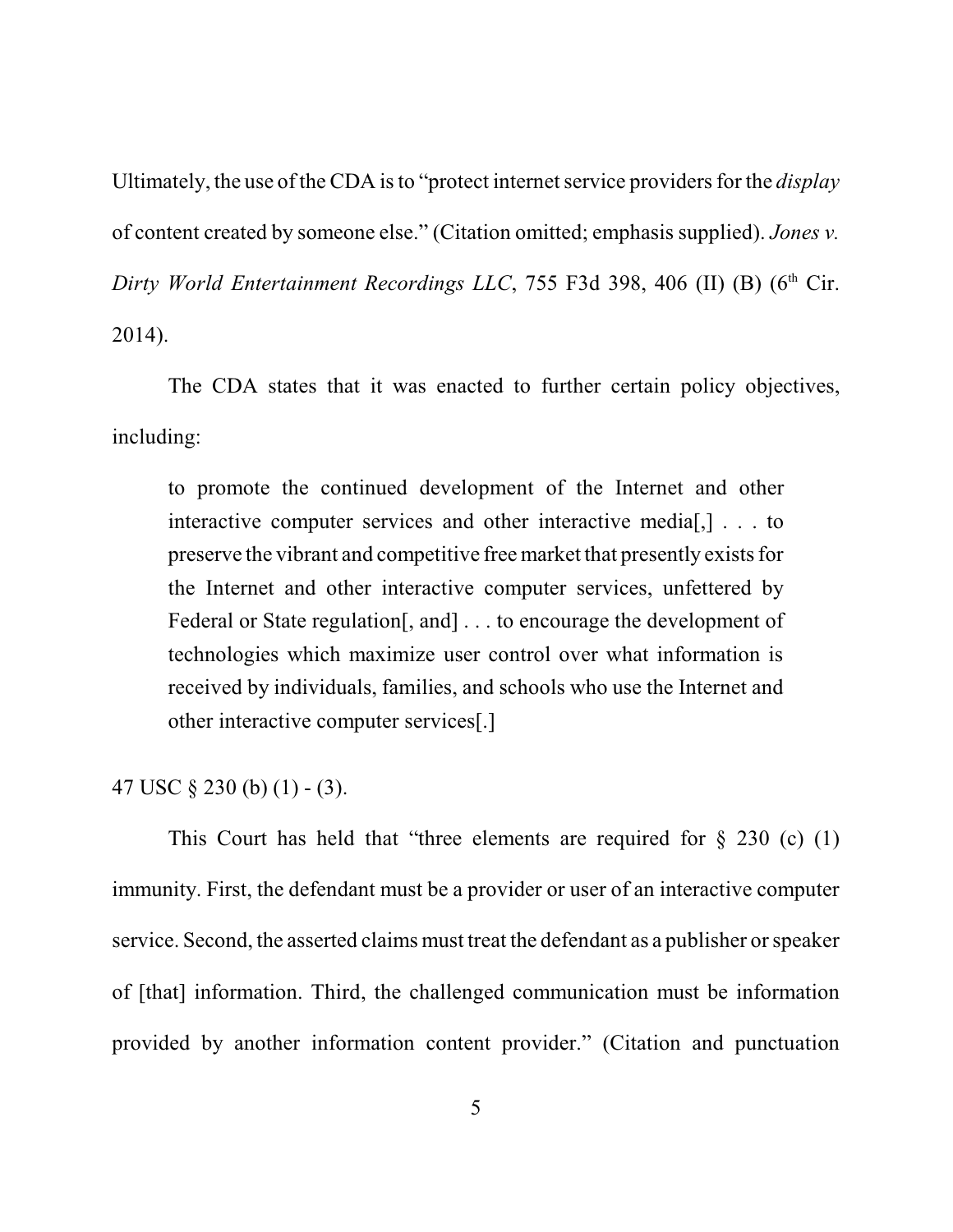omitted.) *Jape,* supra at 276 (1). Accord *Jane Doe No. 1 v. Backpage.com, LLC*, 817 F3d 12, 19 (II) (A) (1st Cir. 2016); *Federal Trade Commn. v. LeadClick Media, LLC*, 838 F3d 158, 173 (I) (B) (1) (2d Cir. 2016). "[C]ourts have consistently held that § 230 provides a robust immunity, and that all doubts must be resolved in favor of immunity." (Citation and punctuation omitted.) *Jape*, supra. Because the parties do not address the issue of whether Snapchat is a provider of interacive computer services, and appear to agree that it is, we will not address that element.

(a) *Publisher or Speaker.* Under the second element of the Section 230 immunity test, we must determine whether the Maynards' "theory of liability would treat [Snapchat] as a publisher or speaker of third-party content." *Barnes v. Yahoo!, Inc.*, 570 F3d 1096, 1101 (II) (B) (9th Cir. 2009).

The Maynards argue that the trial court erred in concluding that immunity under Section 230 of the CDA applies to their claims against Snapchat because their complaint does not seek to hold Snapchat liable as a speaker or publisher of a third party user's content. Rather, they argue that their complaint seeks to hold Snapchat liable for the negligent creation, design and maintenance of the Speed Filter that encourages excessive speeding, not for the posts themselves. The Maynards reiterate that McGee had made no actual post to Snapchat prior to the car accident.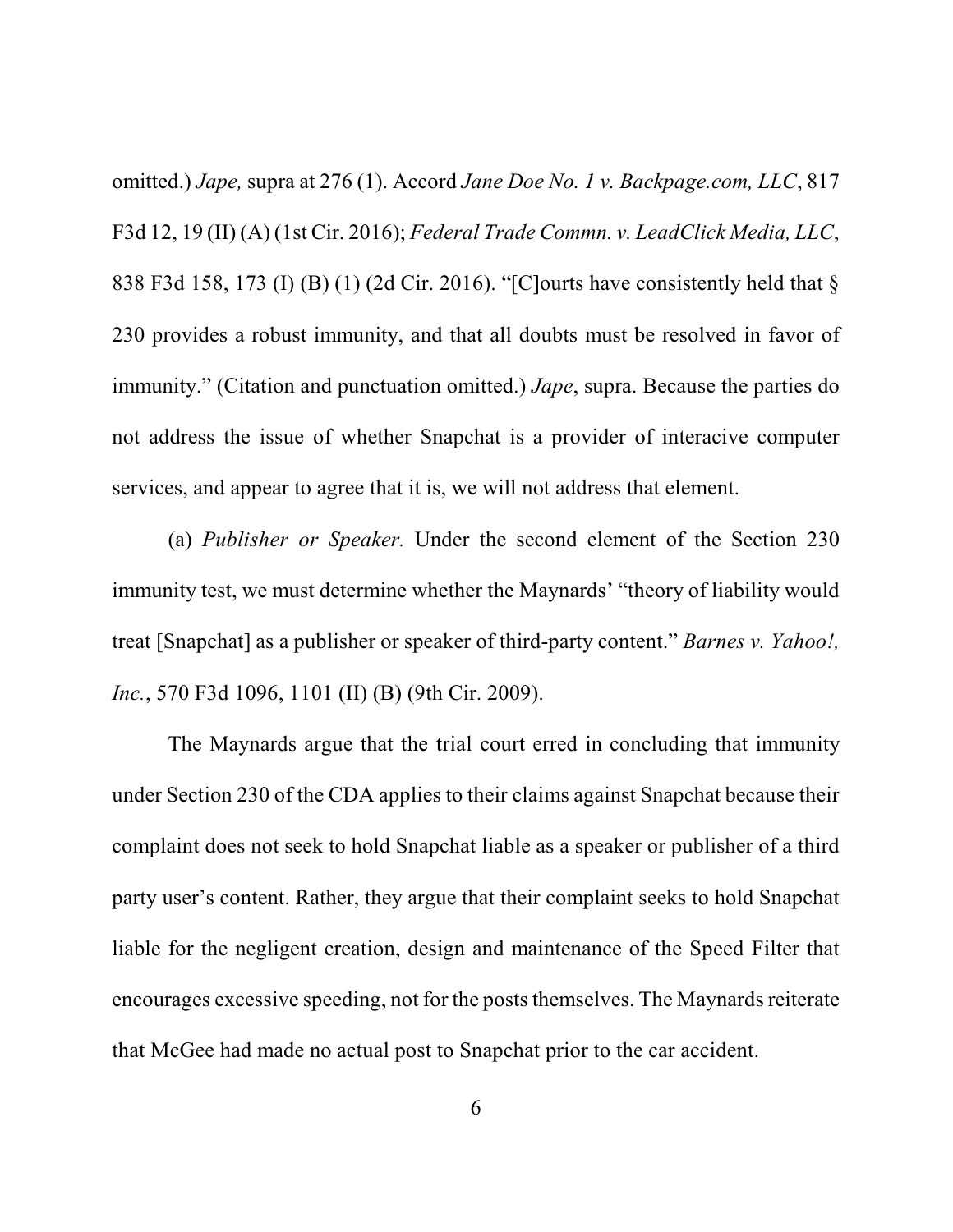Snapchat cites to *Backpage.com*, supra, *Fields v. Twitter*, 217 FSupp3d 1116 (N.D. Cal. 2016), and *Barnes*, supra, for the assertion that the CDA provides immunity when the duty that the plaintiff alleges the defendant violated derives from the defendant's status as a publisher or speaker, and that it does not matter whether an actual online post was made. However, those cases are distinguishable because they do not involve an incident where a plaintiff attempted to hold an interactive computer service provider liable when no posts were made. Rather, the plaintiffs in those cases sought to hold the interactive computer service provider liable for publishing decisions made regarding online content posted by others. See *Barnes*, supra at  $1102$  (II) (B) ("publication involves reviewing, editing, and deciding whether to publish or to withdraw from publication *third-party content*") (citation omitted; emphasis supplied); *Backpage*, supra at 22 (II) (A) ("claims that a website facilitates illegal conduct through its posting necessarily treat the website as a publisher or speaker of content provided by third parties and, thus, are precluded by section 230  $(c)$  (1)") (emphasis supplied).

In *Backpage*, supra, victims of sex trafficking sued to hold Backpage, an online classified advertisement forum, liable for participating in the sex trafficking of minors based on Backpage's standards for posting advertisements on its website. Id. at 16 (I).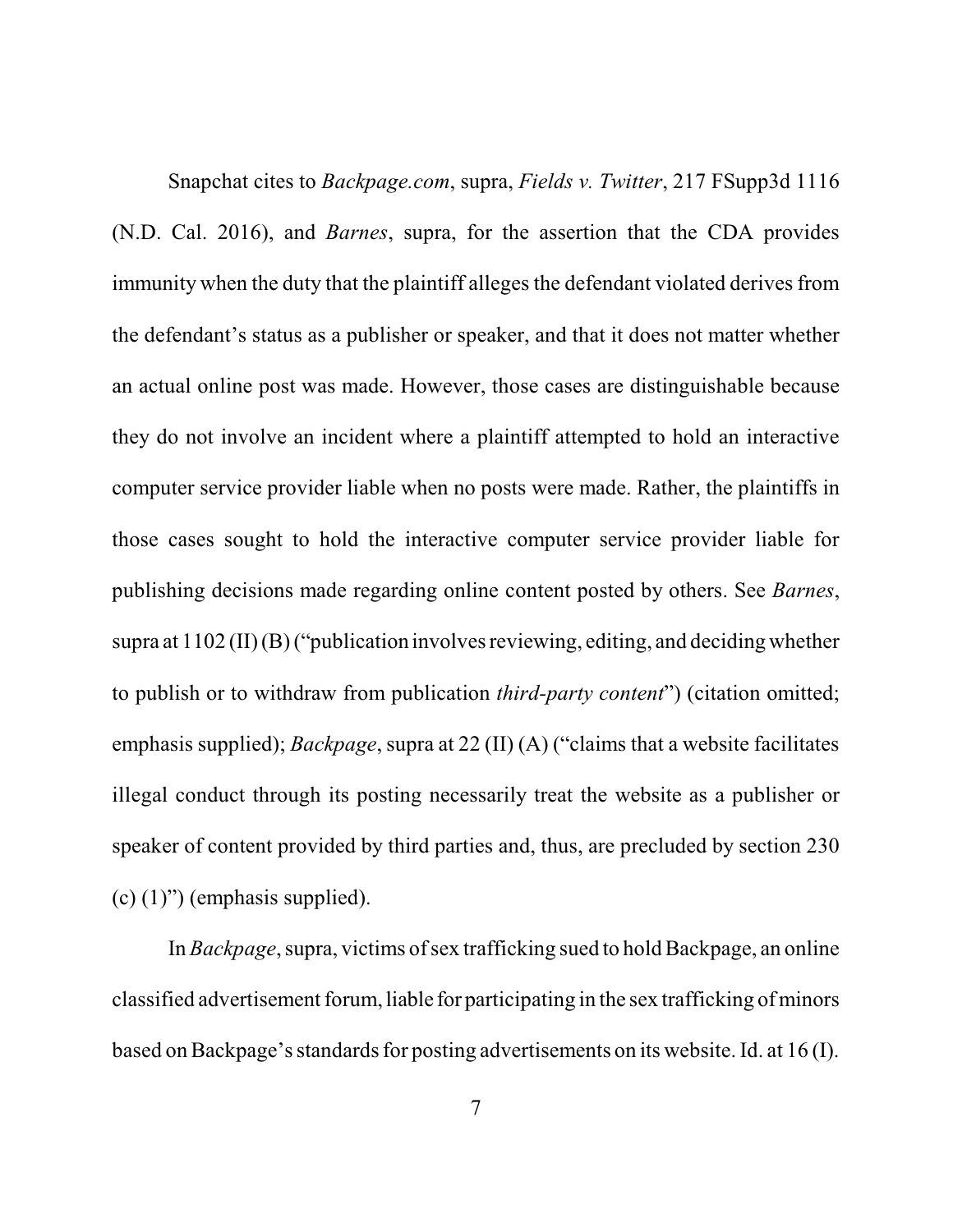In particular, the plaintiffs objected to the rules "about which terms are permitted or not permitted in a posting, the lack of controls on the display of phone numbers, the option to anonymize e-mail addresses, the stripping of metadata from photographs . . . and Backpage's acceptance of anonymous payments." Id. at 20 (II) (A). The First Circuit, in shielding the website from liability under Section 230 of the CDA, noted that

the contents of all of the relevant advertisements were provided either by traffickers or by the [victims] themselves (under orders from their traffickers). Since appellants were trafficked by means of [specific] advertisements, there would be no harm to them but for the content of their postings.

## Id. at 19-20 (II) (A).

Similarly,*Barnes,* supra, and*Fields,* supra, are distinguishable fromthe instant case because those cases sought to find the interactive computer service providers liable for harm caused by publishing decisions related to a third parties' content. In *Barnes*, supra, the Ninth Circuit held that Yahoo! was immune from liability under the CDA for failing to remove offensive content that the victim's ex-boyfriend posted under her name in fake online profiles. Id. at 1098 (I), 1106 (III) (C). In doing so, the Court held that the fake profiles were solely created by a third-party information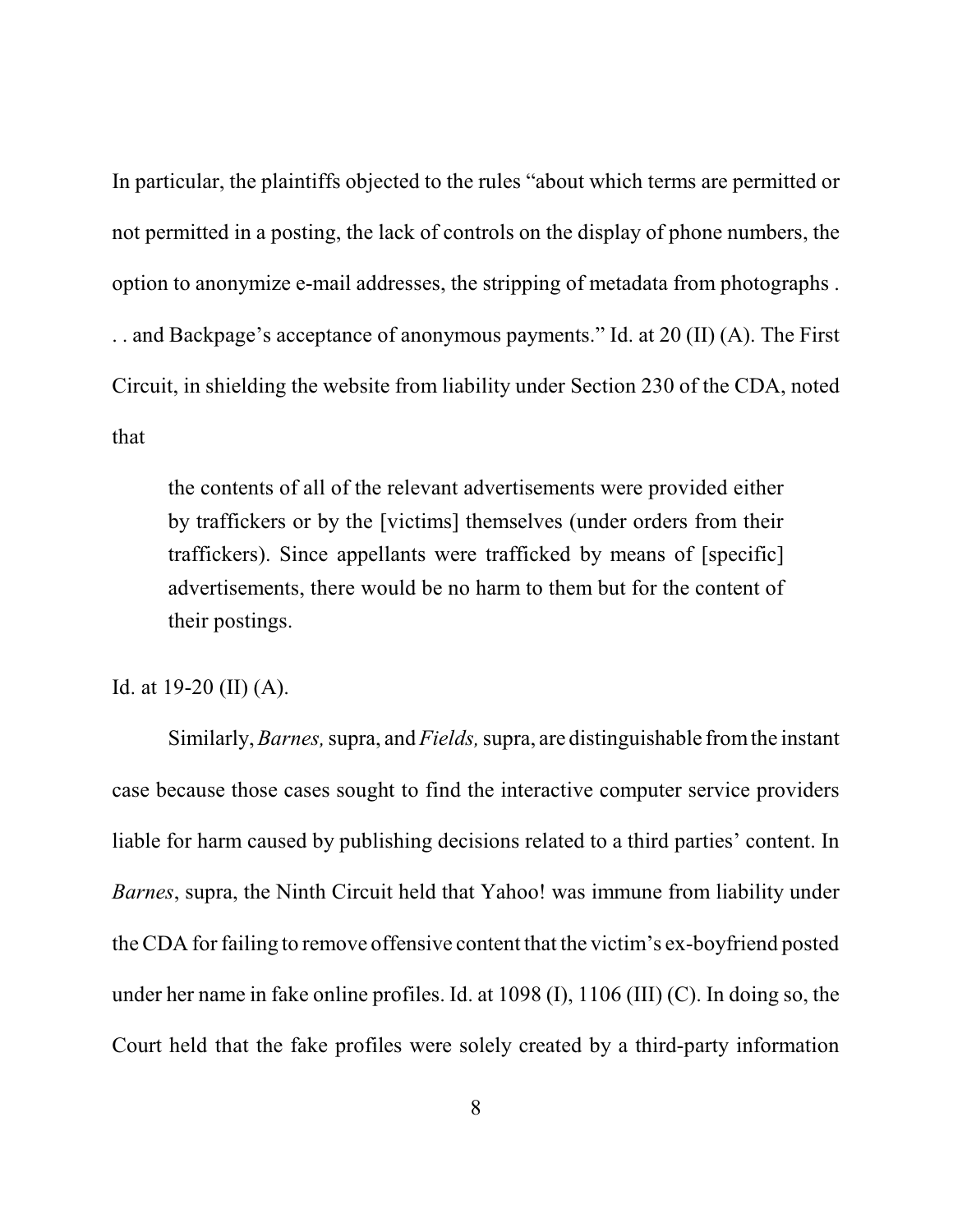content provider and that the Section 230 (c) (1) of the CDA "by itself, shields from liability all publication decisions, whether to edit, to remove, or to post, with respect to content *generated entirely by third parties.*" (Emphasis supplied.) Id. at 1105 (III) (C). In *Fields*, supra, family members of a government contractor killed by a terrorist organization sued Twitter, alleging that it violated the Anti-Terrorism Act by permitting members of terrorist organizationsto sign up for accounts. Id. at 1118. The court in *Fields*, supra, noted that "the decision to furnish an account, or prohibit a particular user from obtaining an account, is itself publishing activity." Id at 1124 (I) Accordingly, the trial court dismissed the complaint. 3

In *Barnes*, supra, *Fields*, supra, and *Backpage*, supra, the publication of a thirdparty user's posts caused the harm, and the claims depended on the content of the posts themselves. In the instant case, on the other hand, there was no third-party

<sup>3</sup> In contrast, in *Doe v. Internet Brands, Inc.*, 824 F3d 846 (9th Cir. 2016), Jane Doe sued Internet Brands for negligent failure to warn of a danger relating to the operation of Model Mayhem, a networking website for models, alleging that Internet Brands knew about, but did not warn its users, of a scheme to use the website to lure models to a fake audition to be drugged and raped. Id. at 848. The Ninth Circuit held that the CDA did not bar Jane Doe's negligence claim because she did "not seek to hold Internet Brands liable as a 'publisher or speaker' of content someone posted on the Model Mayhem website, or for Internet Brands' failure to remove content posted on the website." Id. at 851 (II). Instead, Jane Doe sought to hold Internet Brands liable "based on its knowledge of the rape scheme[,]" and "for failing to generate its own warning." Id. at 852 (II).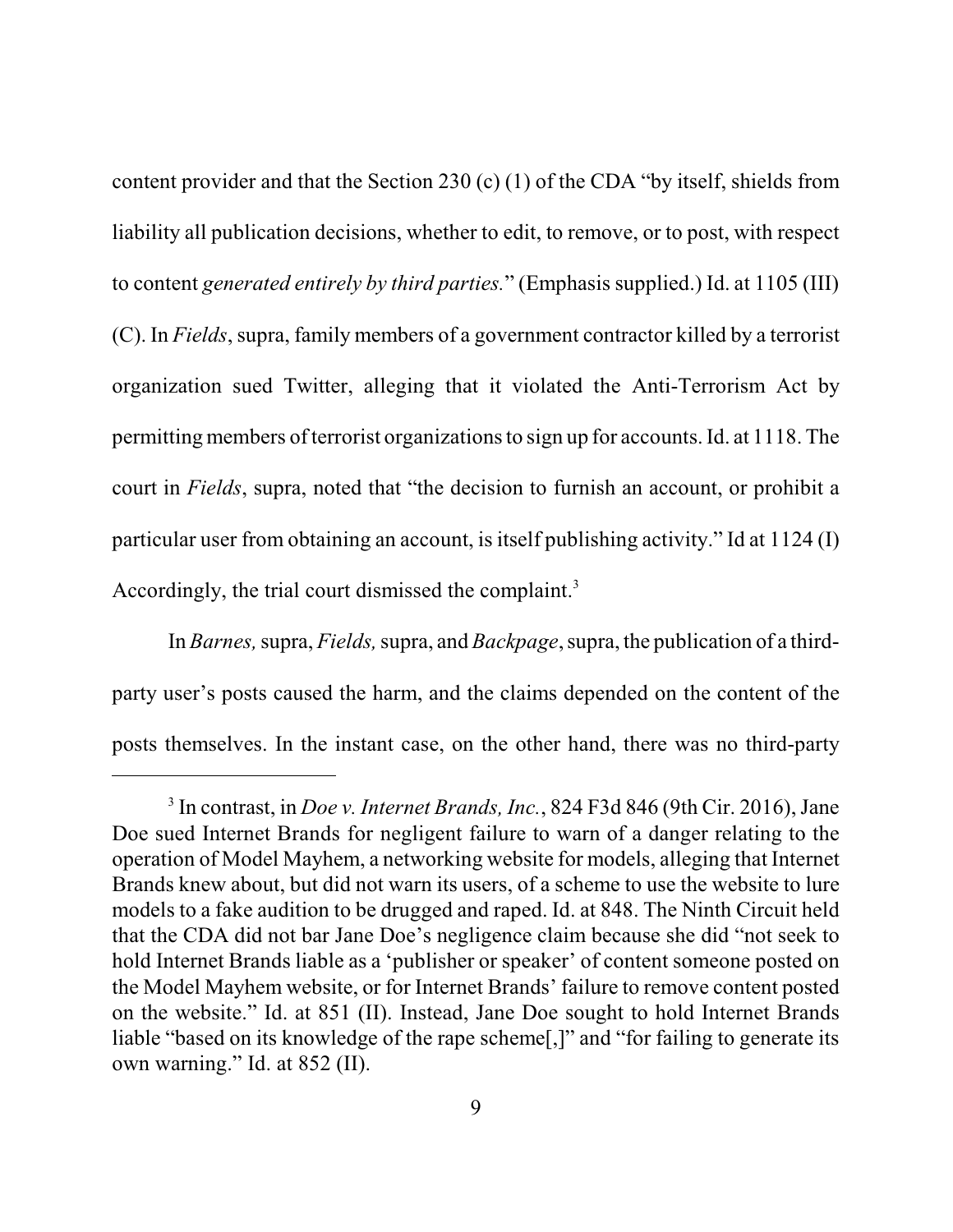content uploaded to Snapchat at the time of the accident and the Maynards do not seek to hold Snapchat liable for publishing a Snap by a third-party that utilized the Speed Filter. Rather, the Maynards seek to hold Snapchat liable for its own conduct, principally for the creation of the Speed Filter and its failure to warn users that the Speed Filter could encourage speeding and unsafe driving practices. Accordingly, we hold that CDA immunity does not apply because there was no third-party user content published.

(b) Communications provided by another information content provider. As we have concluded in division 1(a) above that the Maynards' claim does not allege that Snapchat was the publisher or speaker of any third-party content, we need not, and herein decline, to address whether the complaint seeks to hold Snapchat liable for the communications of another content provider.

2. Although Snapchat contends that this Court should affirm the trial court's grant of its motion to dismiss under the right for any reason rationale, because the Maynards allegedly did not properly state negligence claims against Snapchat and that the court lacked personal jurisdiction over Snapchat, these issues were not decided by the trial court below.